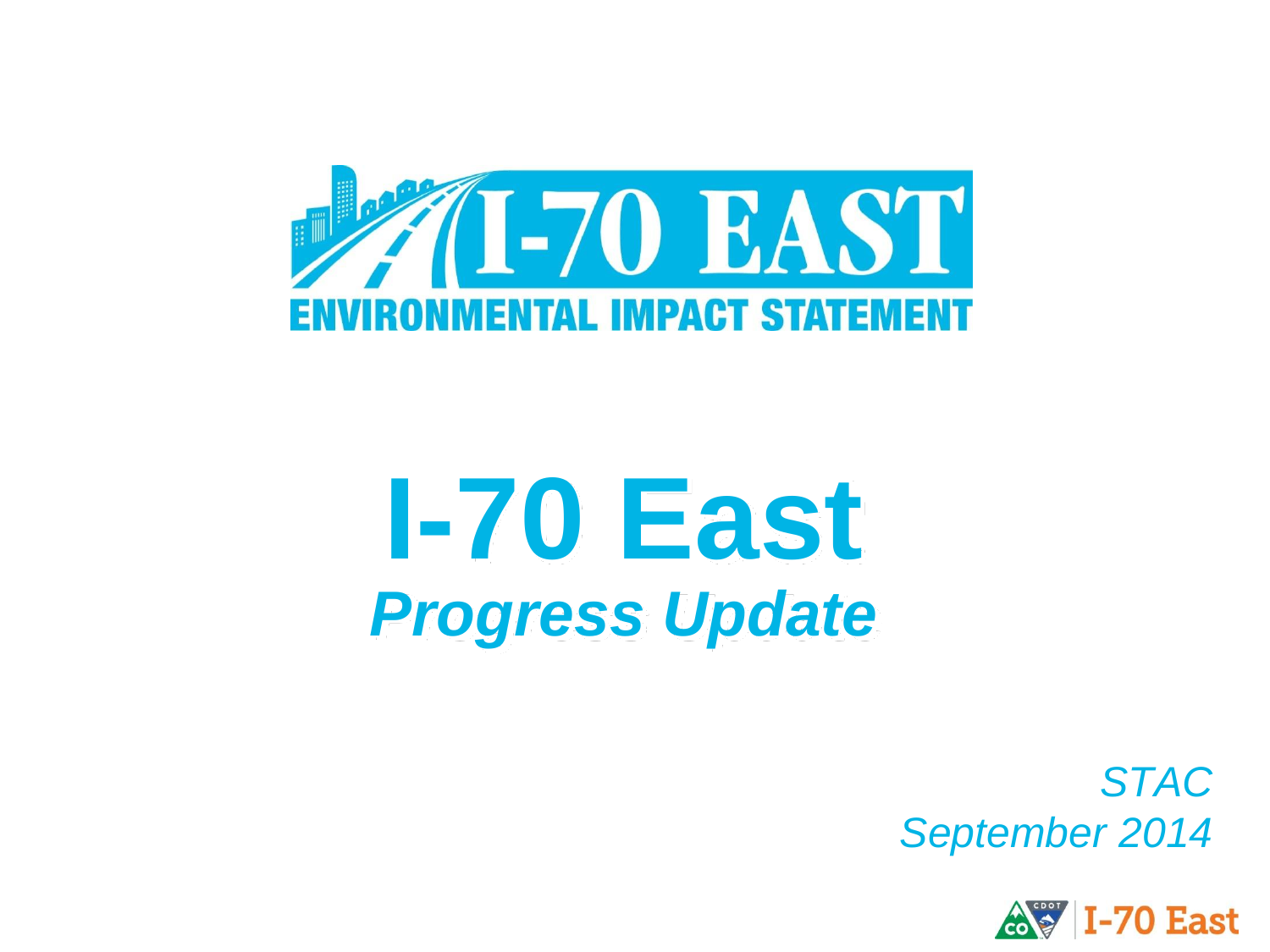



## **I-70 East Today**

- **I-70 from I-25 to Tower** Road: heavily traveled and congested; aging viaduct
- **Current usage:** 145,000 vehicles per day
- Project purpose is to improve safety, access, and mobility and to address congestion on I-70

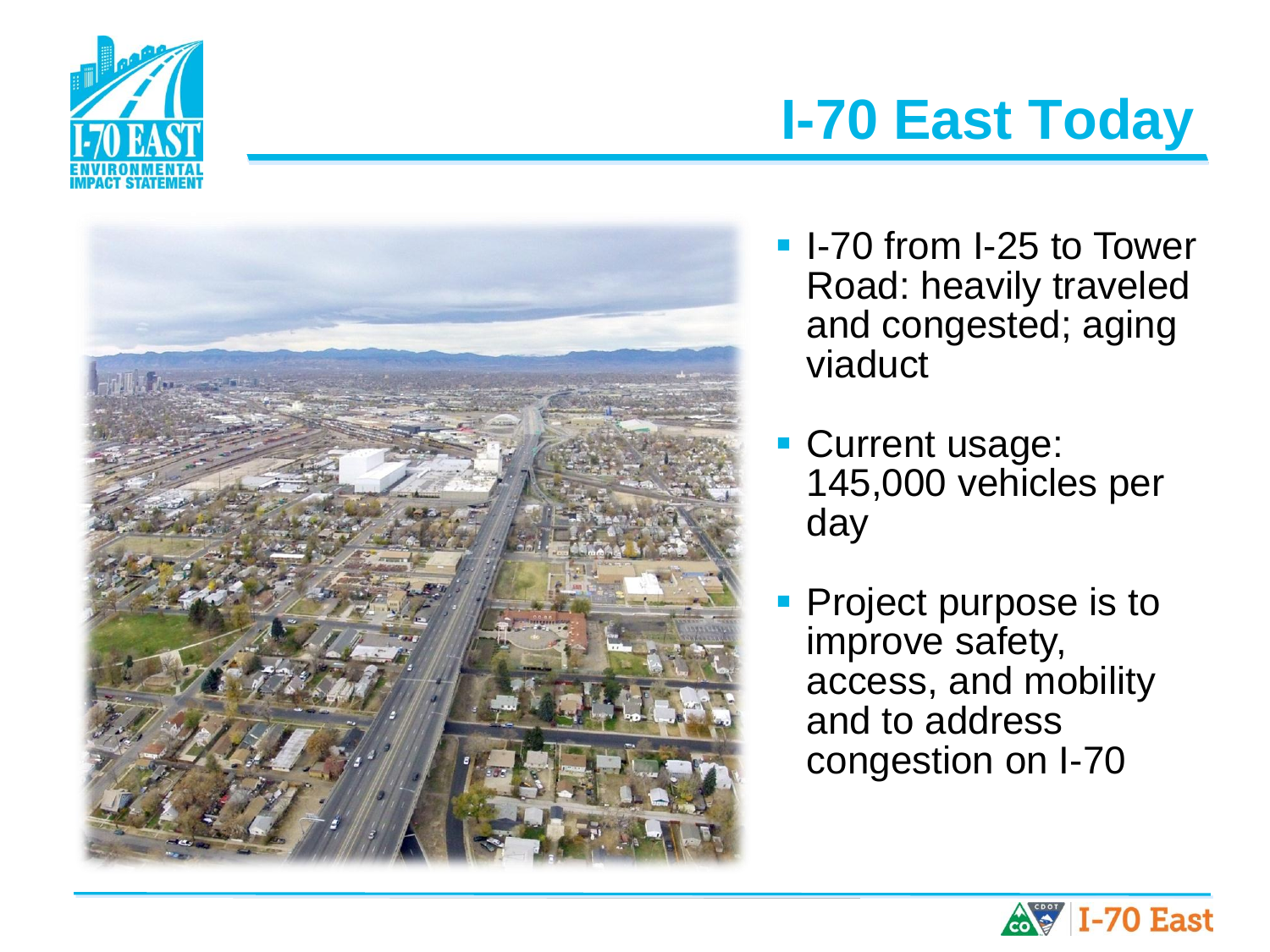

## **EIS Development**

 Release of Supplemental Draft Environmental Impact

# **Funding and Procurement**

- **HPTE outreach**
- **Transportation Commission Resolution**
- DRCOG Funding Commitment

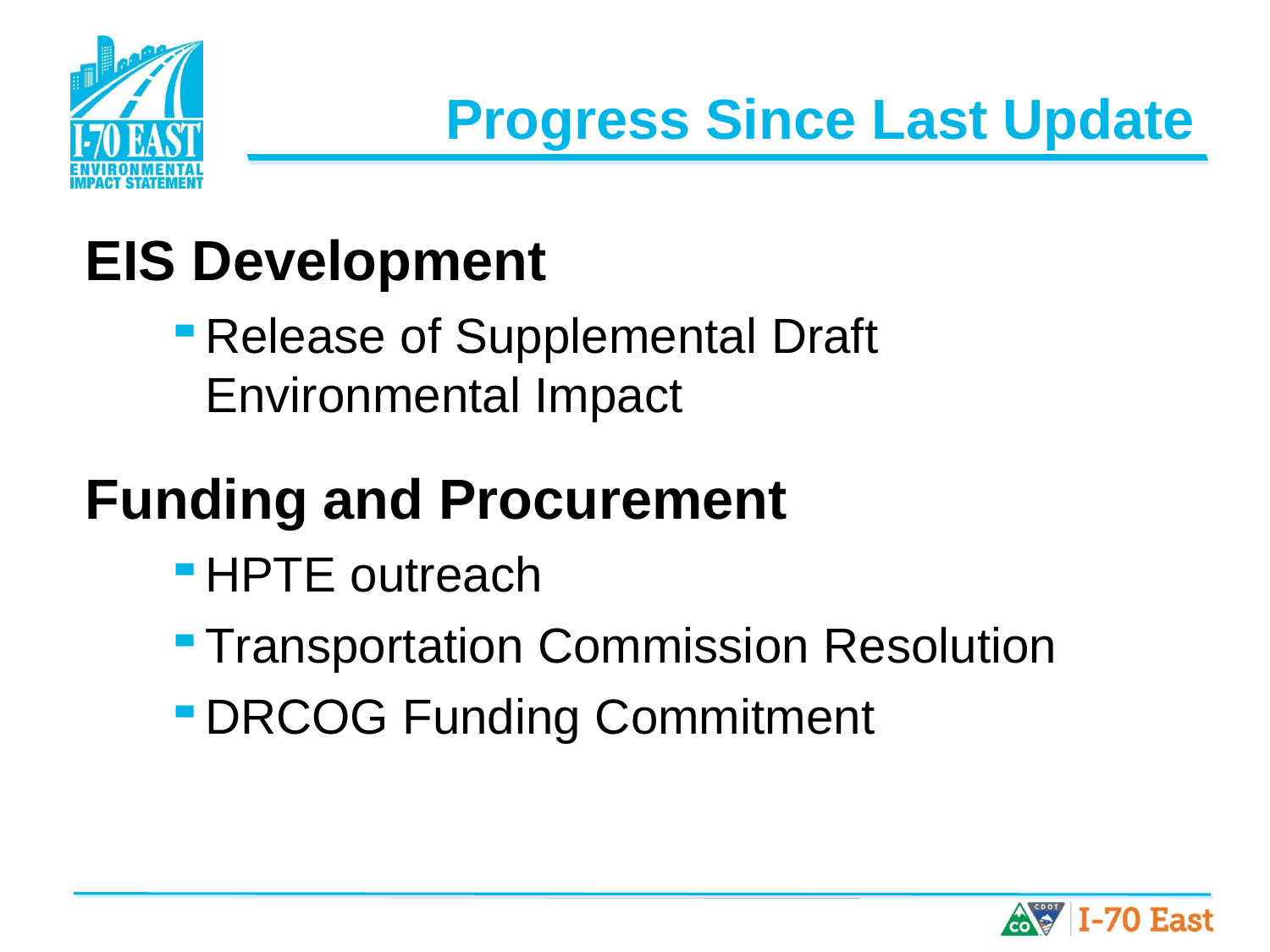

## **Supplemental Draft EIS**

- Major Milestone
- **Available for Public Review as of** August 29, 2014
- **Updated alternatives with addition** of one more layer of screening
- **New noise, air quality, and traffic** models
- **Updated information and analysis** for all resources
- **Preliminarily identifies Partial Cover** Lowered Alternative with Managed Lanes Option as the Preferred Alternative



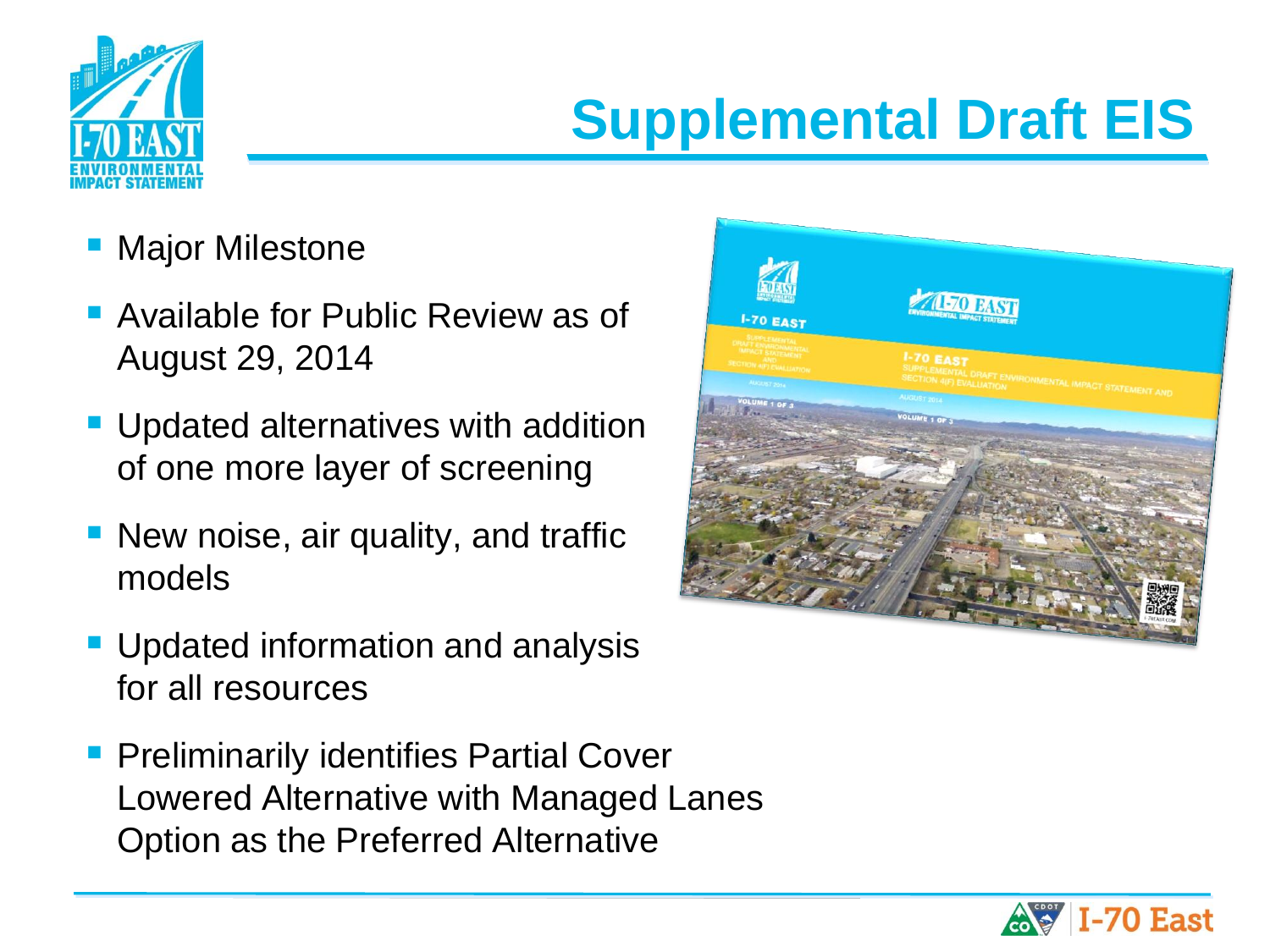

## **EIS Next Steps**

### **Supplemental Draft EIS August 29, 2014**

- 
- **45-day comment period**
- **Document is available for review at 18 different public locations**
- **Public hearings on September 23, 24, and 25, 2014**

## **Final EIS Summer 2015**

**Record of Decision Early 2016** 

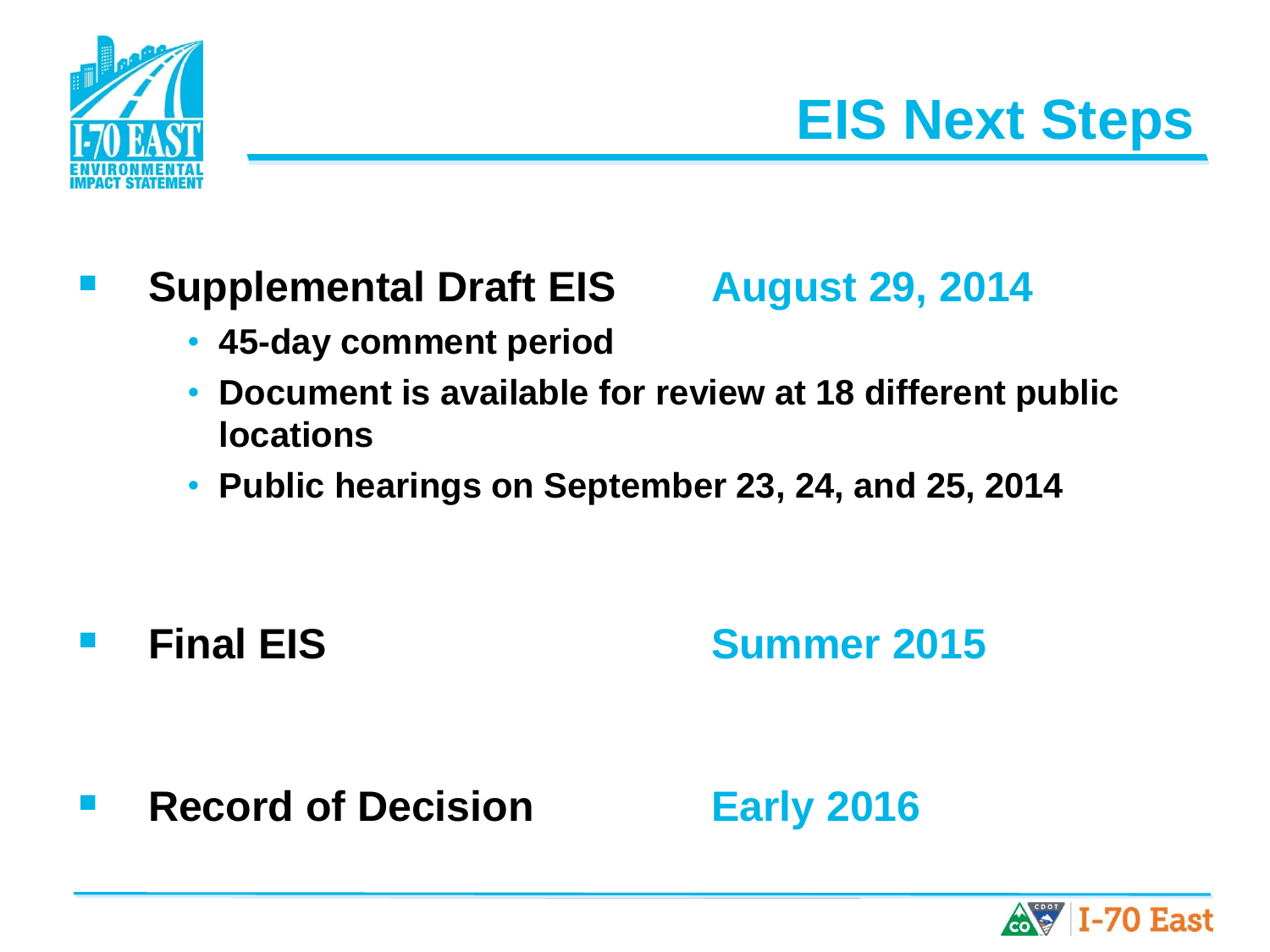



The following have been identified as potential funding sources for the Project:

#### **1) Annual Bridge Enterprise Revenues (\$850M<sup>2</sup> )**

- Funds available only for bridge related elements of the base project
- Some elements of the base project not eligible for Bridge Enterprise funds
- Includes milestone payments during construction and annual Performance **Payments**

#### **2) DRCOG/STP-Metro/CMAQ (\$50M)**

• Funds needed within the base project to cover non Bridge Enterprise eligible items

#### **3) SB09-228 Funds (\$271M)**

- 20 March 2014 Legislative Council and OSPB forecasts project transfer in FY2016
- Current forecast is for initial transfer of \$202M (\$181M available for highway uses)
- 1.5 years of transfers dedicated to this effort
- 4) CDOT and/or HPTE will need to fund approximately \$97M<sup>3</sup> in Operations Maintenance, & Rehabilitation (OMR) costs for the general purpose lanes for first 30 years. The specific funding source for OMR payments not yet identified.

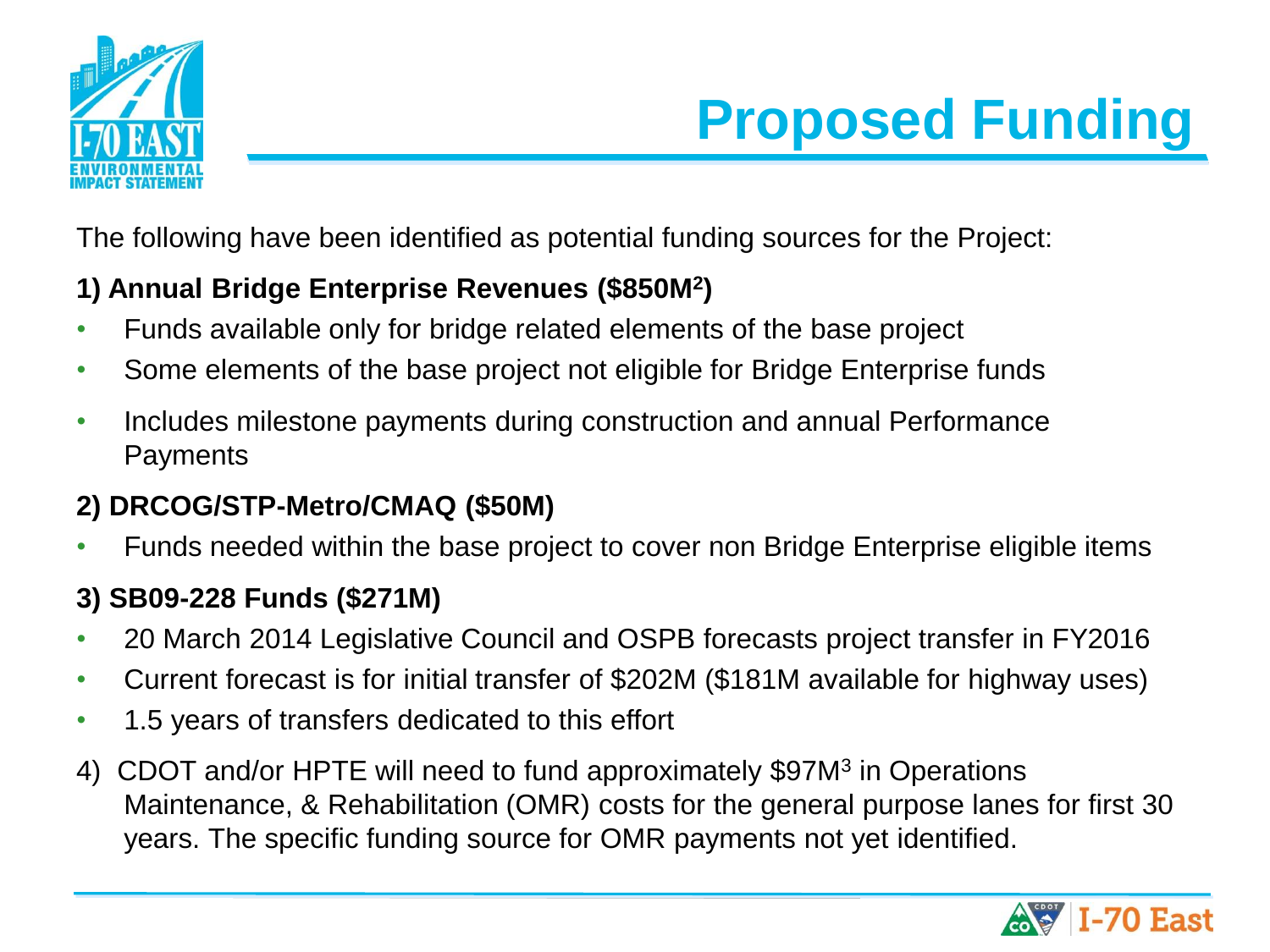

## **I-70 East PCL Alternative Project Scope**

- Anticipated Procurement Scope to discuss with potential bidders includes the following:
	- Base Project: Brighton Blvd. to I-270 constructed to full width but initially striped for only one managed lane in each direction.<sup>1</sup>
	- **Extended Project to I-270: Construct EB I-270 to EB I-70 flyover** connection also initially striped for only one managed lane in each direction<sup>1</sup>
	- **Extended Project to Pena: Develop one managed lane each direction** from I-270 to Pena Blvd.<sup>1</sup>
- If this is scope is achievable as a minimum project, RFP may include a scope ladder of a limited number of Additional Requested Elements (AREs)

<sup>1</sup> Operationally cannot compress from two lanes to none, so initially constructing just one. Doing this bidirectionally will minimize confusion.

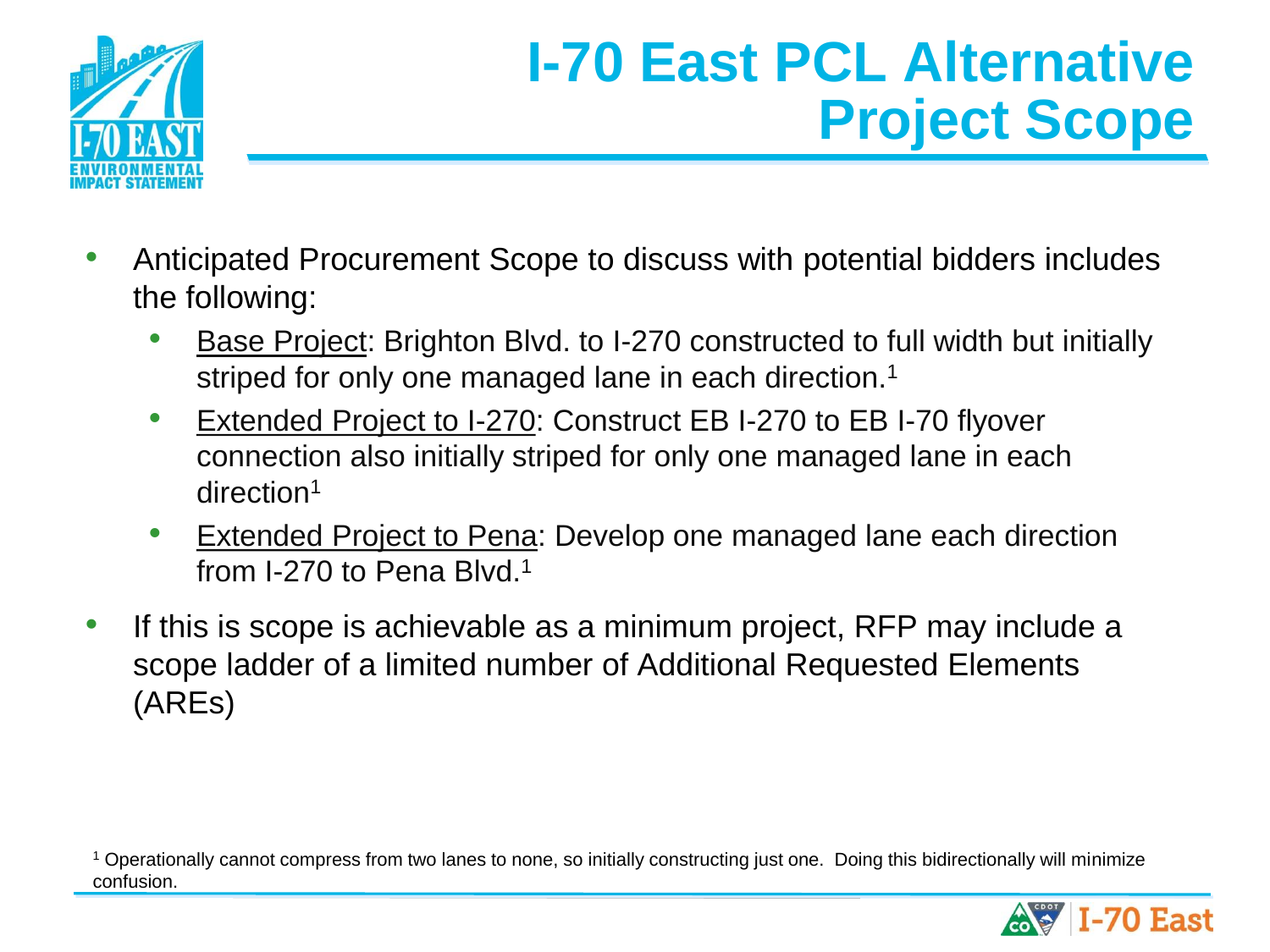

## **DRAFT Procurement Schedule**

- 12/2014 Issue Request for Qualifications
- 5/2015 Issue Draft Request for Proposals
- 8/2015 Issue Final Request for Proposals
- 12/2015 Technical Proposal Due
- 1/2016 Financial Proposal Due
- 3/2016 Award Contract
- 6/2016 Financial Closing

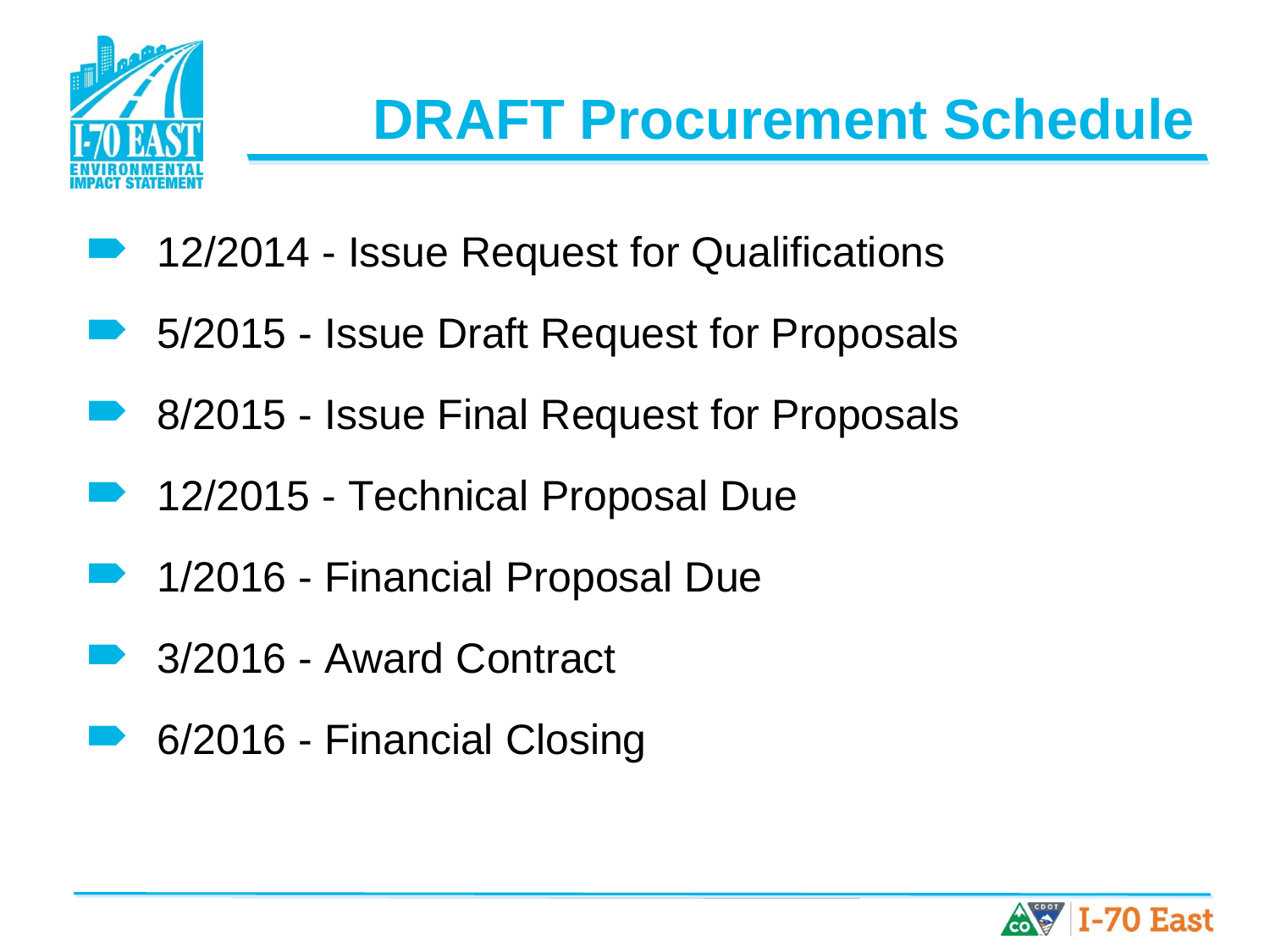

## **Progress and Support**

- DRCOG commitment (\$50M)
- **TC Resolution**
- **HPTE Town Halls** 
	- **June/July**
	- $\blacksquare$  Fall

## Support

- **City and County of Denver** 
	- **City Council Resolution**
- **City of Commerce City**
- Adams County
- Globeville-Elyria-Swansea Business Association
- **Metro Denver Chamber of Commerce**
- **Downtown Denver Partnership**
- **National Western Stock Show**

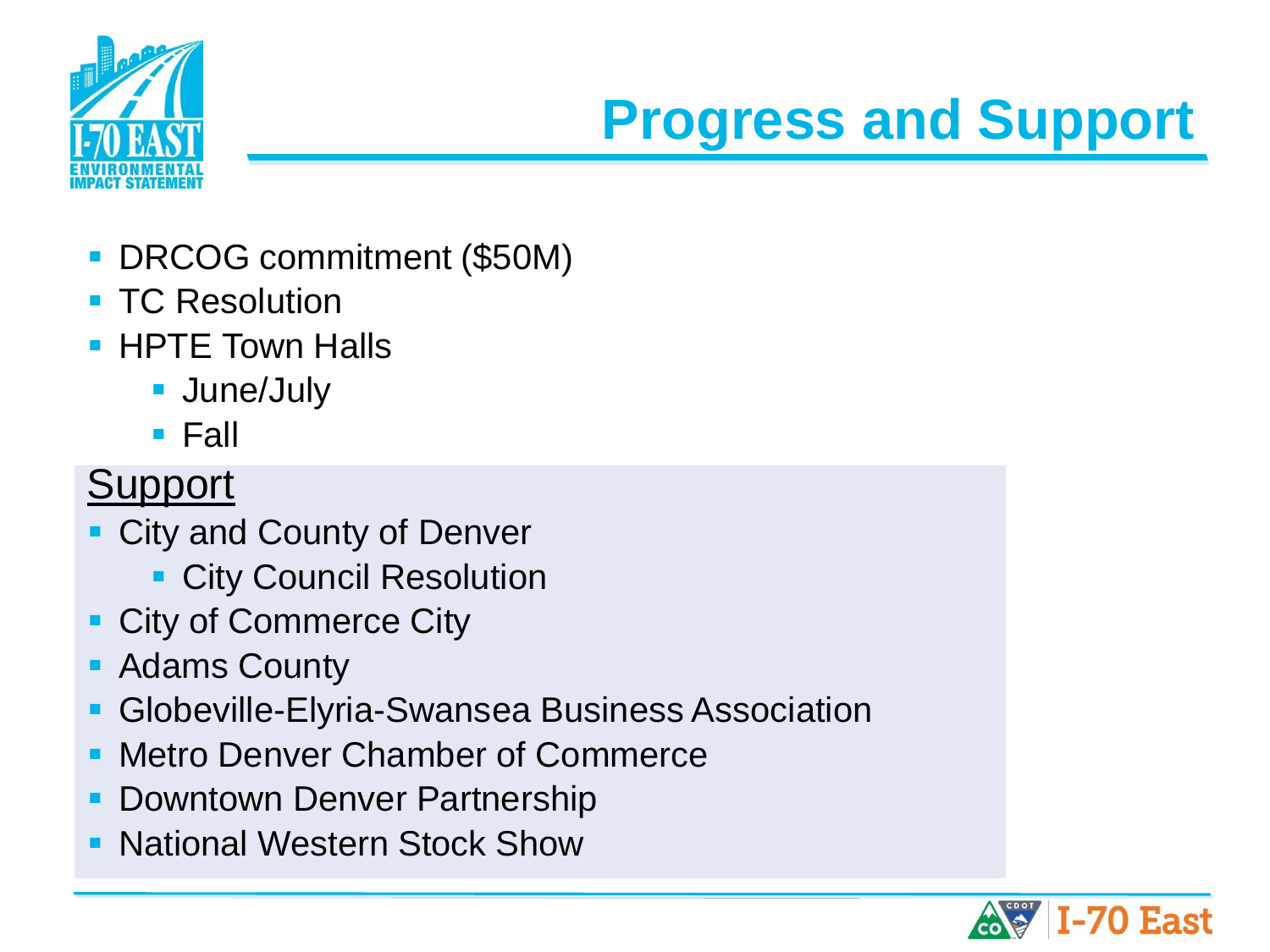

**Key Upcoming Issues**

- Disadvantaged and Small Business Utilization
- HOV on Toll Lanes
- SB228 Funds
- Toll Rates

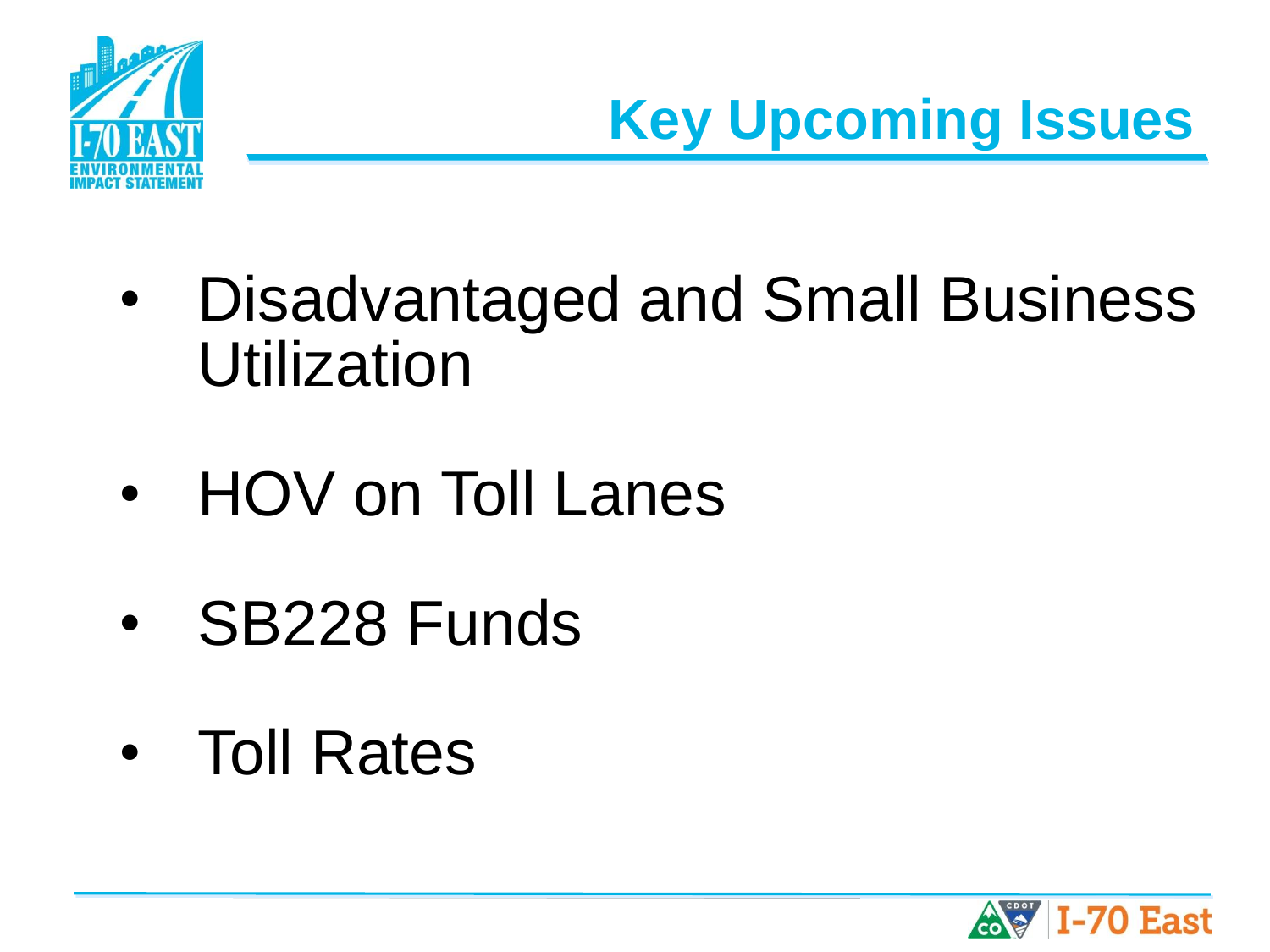



- Quarterly updates to Transportation Commission
- Proposed quarterly updates to STAC?